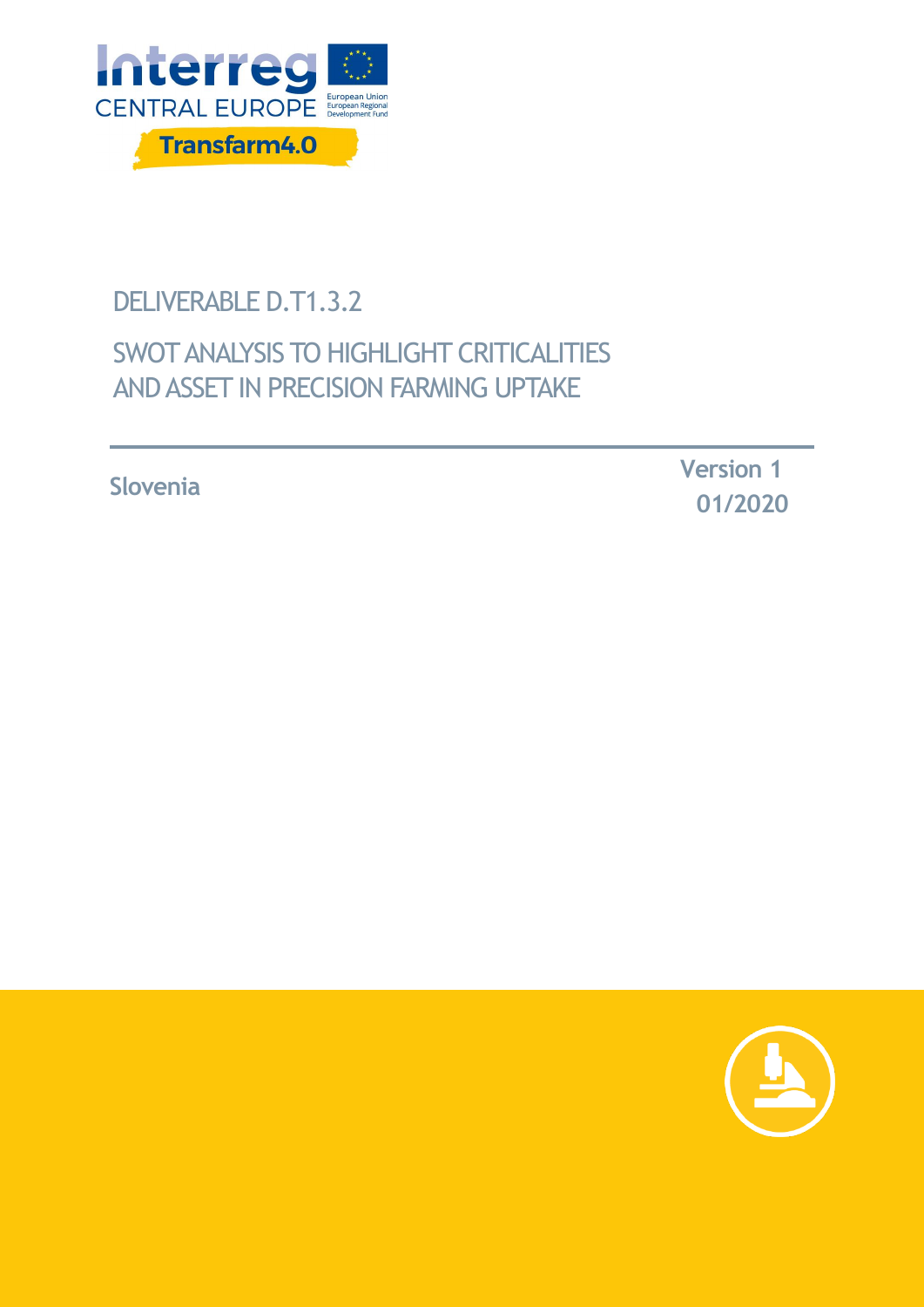



# **1. SWOT analysis – Slovenia<sup>1</sup>**

### **1.1. General Information**

-

In the framework of the Interreg Transfarm 4.0 project, SWOT analysis was made and four aspects strengths, weaknesses, opportunities and dangers - ware take into account. The purpose of the analysis is to make the necessary strategic decisions, precisly where to focus precision agriculture, which areas of precision agriculture need to be strengthened. First we delineated the strengths/weaknesses and opportunities/dangers of precision agriculture. The first two aspects are related to internal factors, the other two to external factors. The main difference is that in the internal factors we have an impact that we can adapt, develop or otherwise act. In internal factors, we are in the area of our own influence. Opportunities / dangers refer to external factors that are unaffected and cannot directly do anything on our own, other than to adjust internal properties.

The SWOT analysis was conducted on the basis of a survey of 40 respondents (27 males, 13 females, with age structure: 20-29 years, 13 respondents; 30-39 years, 3 respondents; 40-49 years, 5 respondents; 50- 59 years, 6 respondents; education: 5 respondents-high school, 35 respondents-university education). According to the Slovenian regions there are 28 respondents from the Podravska region, 3 from the Savinjska region, 1 from the Primorje-Notranjska region, 2 from the Obalno-kraška region, 1 from the Southeast region and 4 from the Goriška region. 87% of the respondents described the survey as appropriate (25%), good (25%) or excellent (37.5%). 80% of respondents believe that more effort should be put into promoting PK at the national level (Agricultural Policy Instruments, followed by Education and Counseling with 70% and R&D with 62.5%).

<sup>1</sup> provided from University of Maribor: Peter Berk, Damijan Kelc, Miran Lakota, Jurij Rakun, Denis Stajnko, Peter Vindiš and AG-ROBO.net: Peter Lepej, Peter Polič.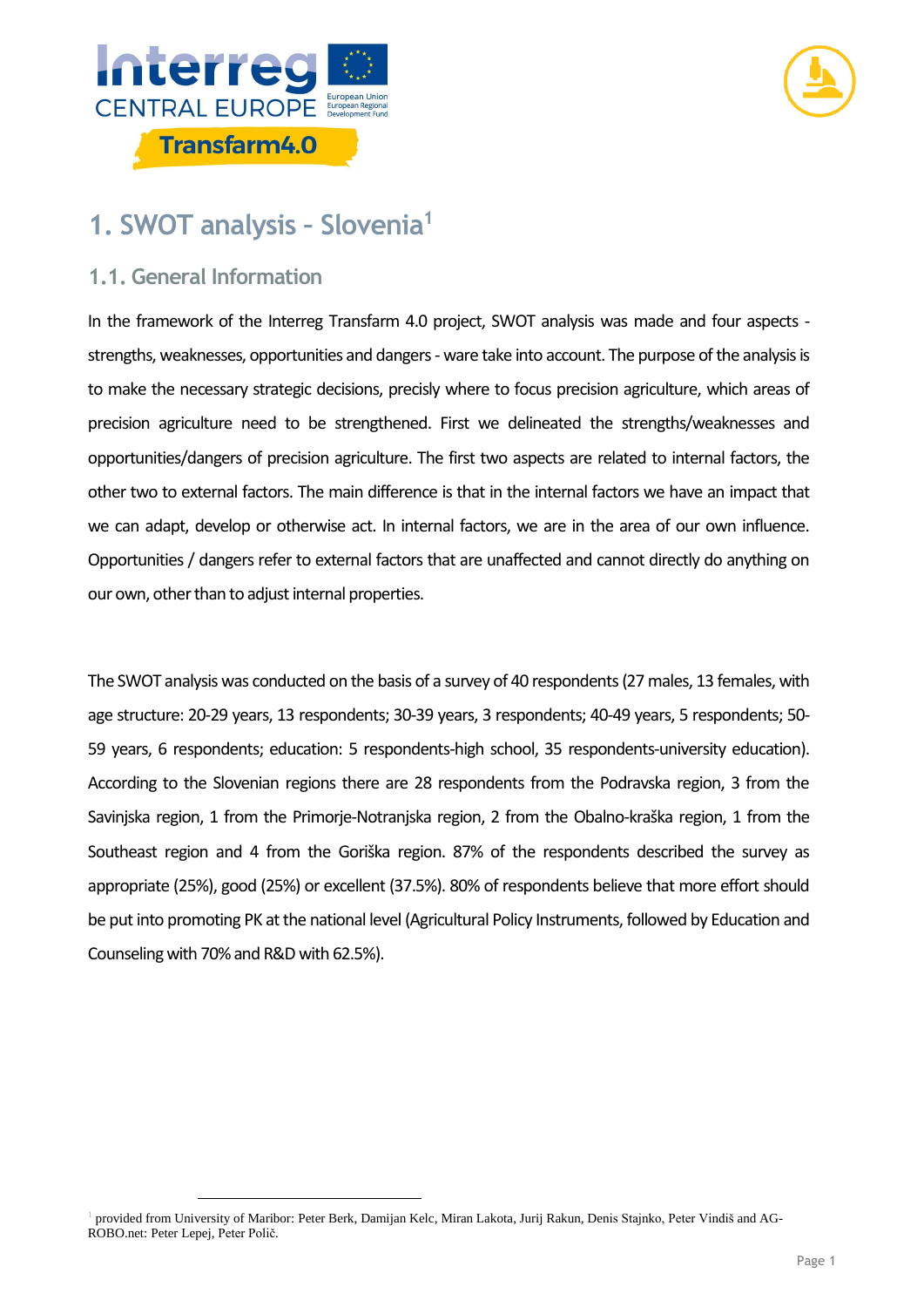



## **1.2. SWOT Overview**

| <b>Positive</b>                                                                                                                                                                                                                                                                                                                                                                                                                                                                                                                                              | <b>Negative</b>                                                                                                                                                                                                                                                                                                                                                                                                                                                                                                                                                         |
|--------------------------------------------------------------------------------------------------------------------------------------------------------------------------------------------------------------------------------------------------------------------------------------------------------------------------------------------------------------------------------------------------------------------------------------------------------------------------------------------------------------------------------------------------------------|-------------------------------------------------------------------------------------------------------------------------------------------------------------------------------------------------------------------------------------------------------------------------------------------------------------------------------------------------------------------------------------------------------------------------------------------------------------------------------------------------------------------------------------------------------------------------|
| <b>Strengths</b>                                                                                                                                                                                                                                                                                                                                                                                                                                                                                                                                             | Weaknesses                                                                                                                                                                                                                                                                                                                                                                                                                                                                                                                                                              |
| - product quality (upgrade of existing PA technologies),<br>- savings (fuel, seeds, reduced consumption of pesticides),<br>- simplification of work process documentation,<br>- relieving the user (less workload for operators, better work quality, better traceability of work<br>processes),<br>- awareness of the potential of PA technologies in the near future.                                                                                                                                                                                      | - lack of knowledge and skills (potentially too complex or too reliable technology),<br>- poor access to PA information (farm users lack PA skills and knowledge),<br>- the current price of PA products on the market,<br>- maintenance costs.<br>- the Common Agricultural Policy of the PRP 2014-2020 does not indirectly subsidize the sustainable<br>development of the PA.                                                                                                                                                                                        |
| <b>Opportunities</b>                                                                                                                                                                                                                                                                                                                                                                                                                                                                                                                                         | <b>Threats</b>                                                                                                                                                                                                                                                                                                                                                                                                                                                                                                                                                          |
| - opening new markets for PA (purchase of PA technologies),<br>- changes in government policy,<br>- new sales channels.<br>- new PA services (use of satellite data, selective fertilization and spraying technology and support<br>for farmer data management),<br>- development of PA in agricultural sectors (forestry, fruit-growing, viticulture, vegetable<br>production),<br>- education and counseling in different areas of PA (workshops),<br>- new opportunities for different fields of application of PA applications on agricultural holdings. | - reliability of PA technologies (risk of using robots or drones in agriculture),<br>- excessive initial investment in the use of PA according to the size of agricultural holdings (the<br>proportion of respondents who consider PA irrelevant to their farm or who care about them is<br>relatively high).<br>- compatibility of different PA systems.<br>- availability of PA services that will be available in the Slovenia,<br>- current offer and services in PA.<br>- beneficiaries in the PA, see only the source of income in terms of the use of subsidies. |

### **1.3. Strenghts**

Positive features are reflected in successful brands and new PK prototypes. Great opportunities lie in the higher quality of products that will be enhanced by the upgrading of existing PK technologies. With the using new technologies users save fuel and seeds. The use of pesticides is reduced, which makes a lower risk to the environment. There will also be very big savings in the working time, that means more time for other activities and education. Administration will be greatly reduced as work documentation will be simplified. Workers and users will be relieved, because they will experience less stress. Less workload for operators of work processes will lead to better quality work and better guidance of work processes. There is also great potential in acceptance the potential of PK technology in the near future.

#### **1.4. Weaknesses**

Weaknesses are mainly due to the lack of knowledge and skills of our farmers and users on one hand and to potentially too complex and not reliable technology on the other. Poor access to PK information is also present. Farm users do not have enough skills and knowledge in the field of agriculture, which should be obtained in training in the near future. The current price of PK products on the market is high and, as a result, the products are not readily available to customers. The cost of maintaining advanced technology is high, especially if smart devices are used with the lack of knowledge. The weakness is reflected in the